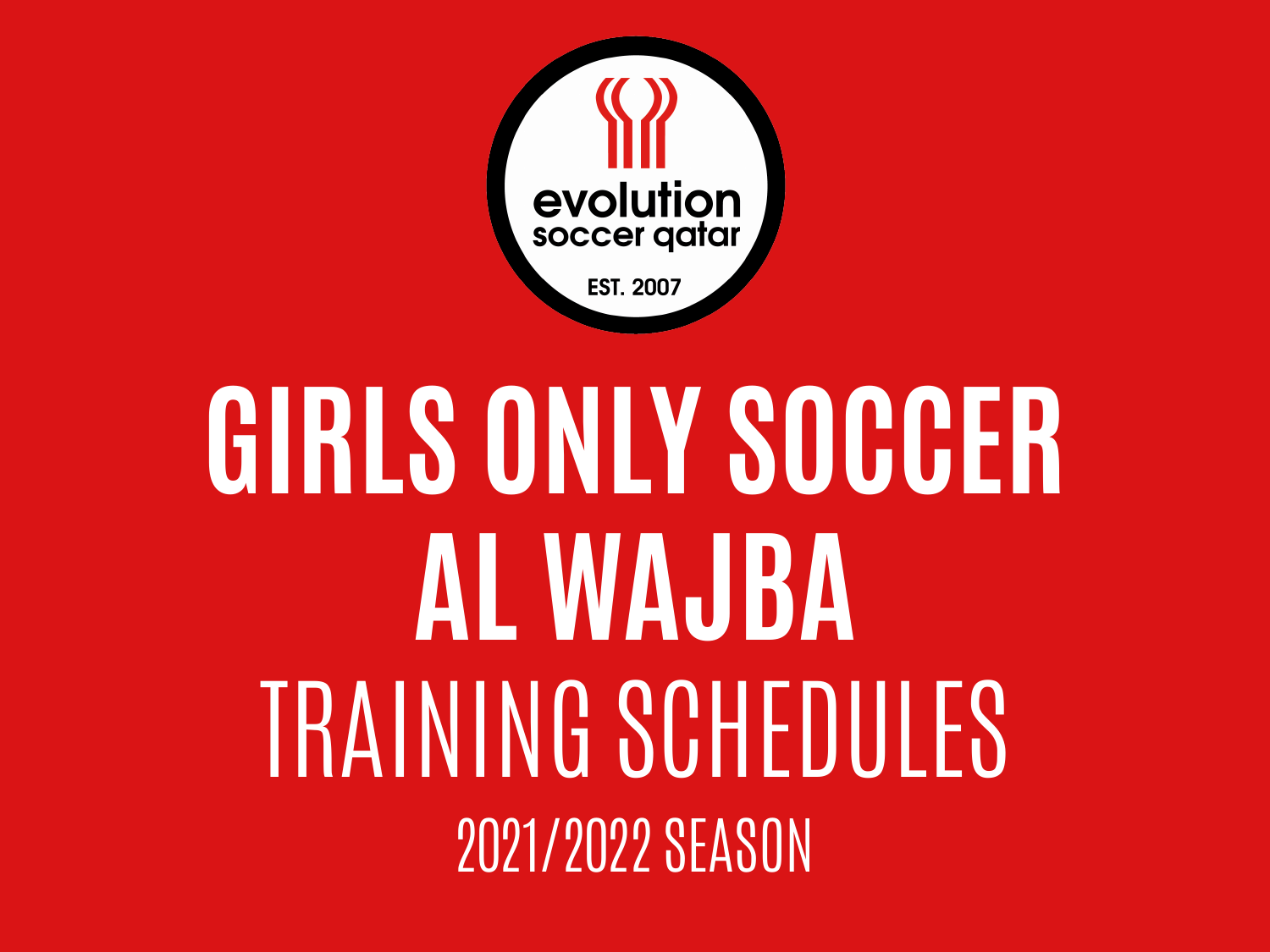## **GIRLS ONLY SOCCER - AGE GUIDE**

| <b>AGE GROUP</b> | AGE AS OF SEPT 1ST 2021 | GUIDE                                   |  |
|------------------|-------------------------|-----------------------------------------|--|
| UNDER 10         | 7, 8 OR 9 YEARS OLD     | MAY TURN 8, 9 OR 10 THROUGHOUT THE YEAR |  |
| UNDER 12         | 10 OR 11 YEARS OLD      | MAY TURN 11 OR 12 THROUGHOUT THE YEAR   |  |
| UNDER 14         | 12 OR 13 YEARS OLD      | MAY TURN 13 OR 14 THROUGHOUT THE YEAR   |  |
| UNDER 16         | 14,15 OR 16 YEARS OLD   | MAY TURN 15 OR 16 THROUGHOUT THE YEAR   |  |

YOUR CHILD'S AGE GROUP IS DETERMINED BY THEIR AGE AS OF SEPTEMBER 1ST, 2021.

PLEASE NOTE THAT YOUR CHILD WILL STAY IN THE SAME AGE GROUP FOR THE ENTIRETY OF THE 2021/2022 SEASON (MUCH LIKE SCHOOL GRADES).

PLAYERS MAY BE ASKED TO MOVE TO A DIFFERENT TEAM AT ANY STAGE OF THE SEASON TO ALIGN WITH THEIR RESPECTIVE ABILITIES AND DEVELOPMENT, AS PER THE COACHES DISCRETION.